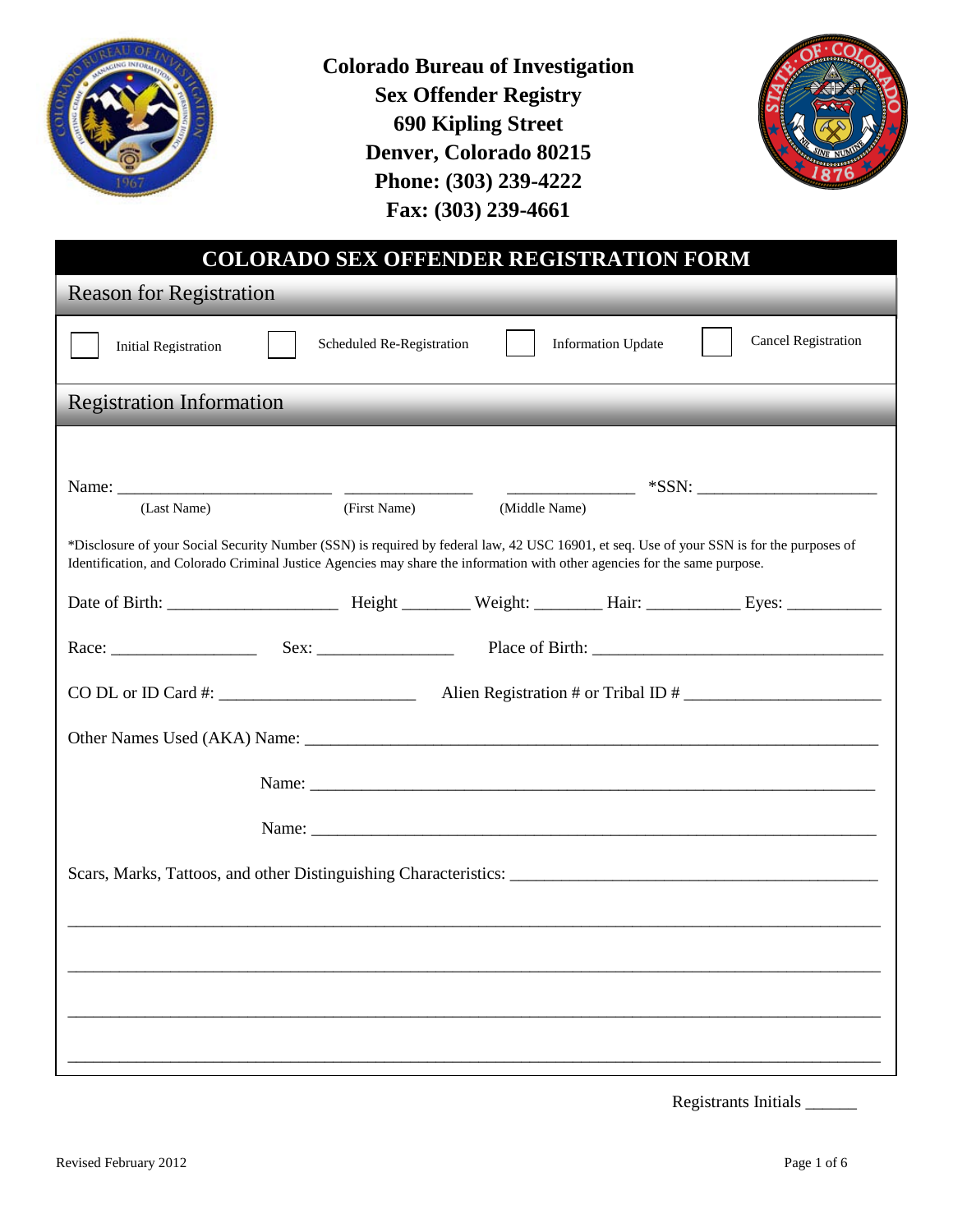| <b>Supervision Status</b>                                                                                                         | <b>Phone Numbers</b><br>I do not have or use any phone                                                                                         |
|-----------------------------------------------------------------------------------------------------------------------------------|------------------------------------------------------------------------------------------------------------------------------------------------|
| Currently on Probation/Parole $\Box$ No $\Box$ Yes<br>Probation Type:<br>Federal<br><b>State</b><br>County<br>Probation<br>Parole | Phone Number:<br>Phone Type:                                                                                                                   |
| <b>Previous Permanent Address</b>                                                                                                 | <b>Current Permanent Address</b>                                                                                                               |
| (Address Line 1)<br>(Address Line 2)<br>(Zip)<br>(City)<br>(State)<br>(County)<br>(End Date)                                      | (Address Line 1)<br>(Address Line 2)<br>(City)<br>(State)<br>(Zip)<br>$(County)$ (End Date)<br>I do NOT have a permanent address at this time. |
| Relocation Address (location you are moving to)                                                                                   | <b>Other/Secondary Address</b>                                                                                                                 |
| (Address Line 1)<br>(Address Line 2)<br>(City)<br>(Zip)<br>(State)                                                                | (Type of address)<br>(Address Line)<br>(City)<br>(State)<br>(Zip)                                                                              |
| (Move in Date)<br>(County)                                                                                                        | (County)<br>(End Date)                                                                                                                         |

Registrants Initials \_\_\_\_\_\_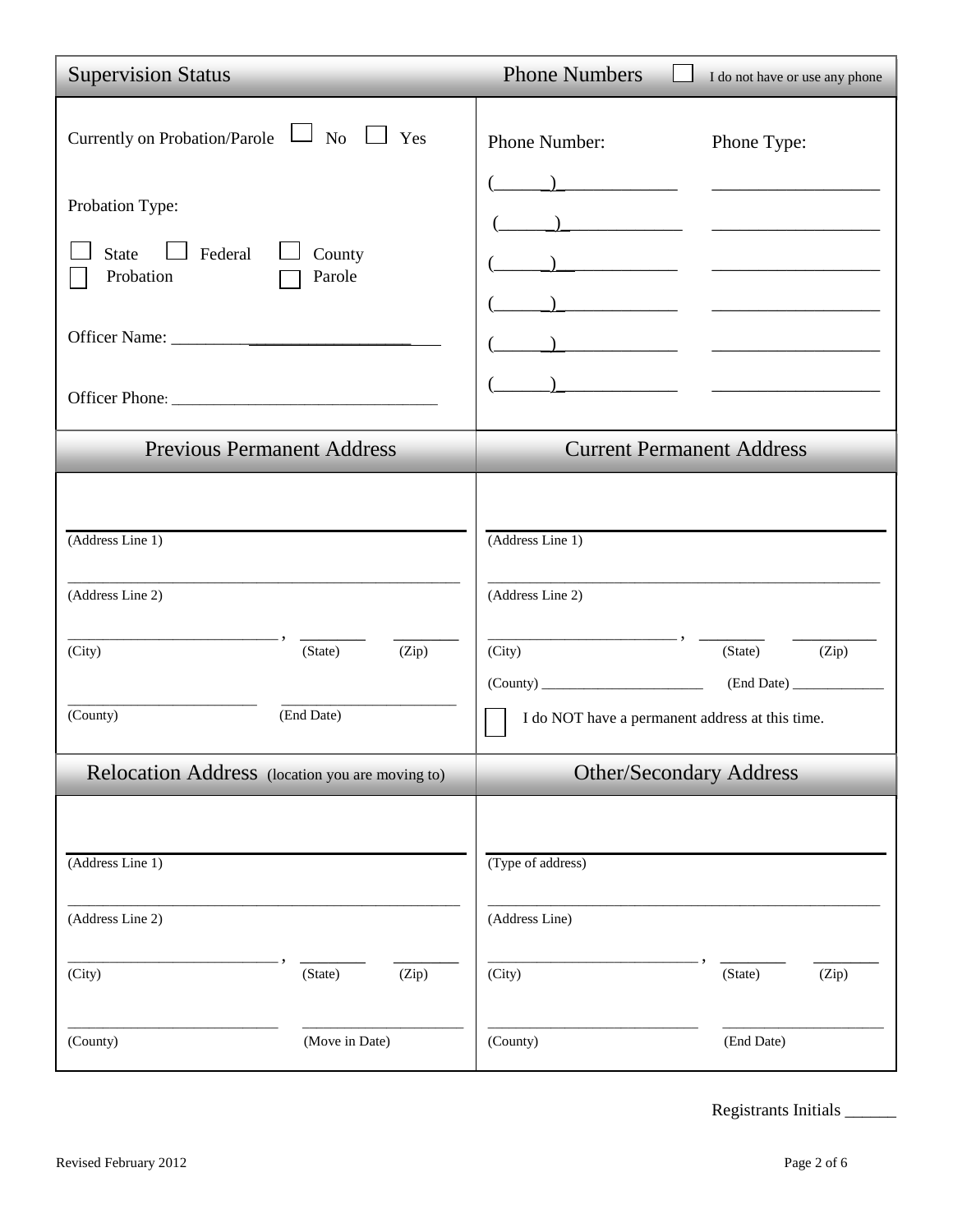| <b>Transient/Homeless Location</b>                                                |        | I am currently not transient/homeless                                                                                                                                                                                          |  |  |
|-----------------------------------------------------------------------------------|--------|--------------------------------------------------------------------------------------------------------------------------------------------------------------------------------------------------------------------------------|--|--|
| 1.<br>(Street Address or location)                                                | (City) | (State)<br>(Zip)                                                                                                                                                                                                               |  |  |
| Dates you will be at this address/location: From: _______________________________ |        |                                                                                                                                                                                                                                |  |  |
| (Street Address or location)                                                      | (City) | (State)<br>(Zip)                                                                                                                                                                                                               |  |  |
| Dates you will be at this address/location: From: _______________________________ |        | To: The contract of the contract of the contract of the contract of the contract of the contract of the contract of the contract of the contract of the contract of the contract of the contract of the contract of the contra |  |  |
| Employment                                                                        |        | I am currently unemployed                                                                                                                                                                                                      |  |  |
|                                                                                   |        |                                                                                                                                                                                                                                |  |  |
| (Street Address)                                                                  | (City) | $(State)$ $(Zip)$                                                                                                                                                                                                              |  |  |
|                                                                                   |        |                                                                                                                                                                                                                                |  |  |
| (Street Address)<br>County: Contact Person: Phone: Phone:                         | (City) | (Zip)<br>(State)                                                                                                                                                                                                               |  |  |
| Coast Guard Document Number (cannot be identical to boat registration number)     |        |                                                                                                                                                                                                                                |  |  |
|                                                                                   |        |                                                                                                                                                                                                                                |  |  |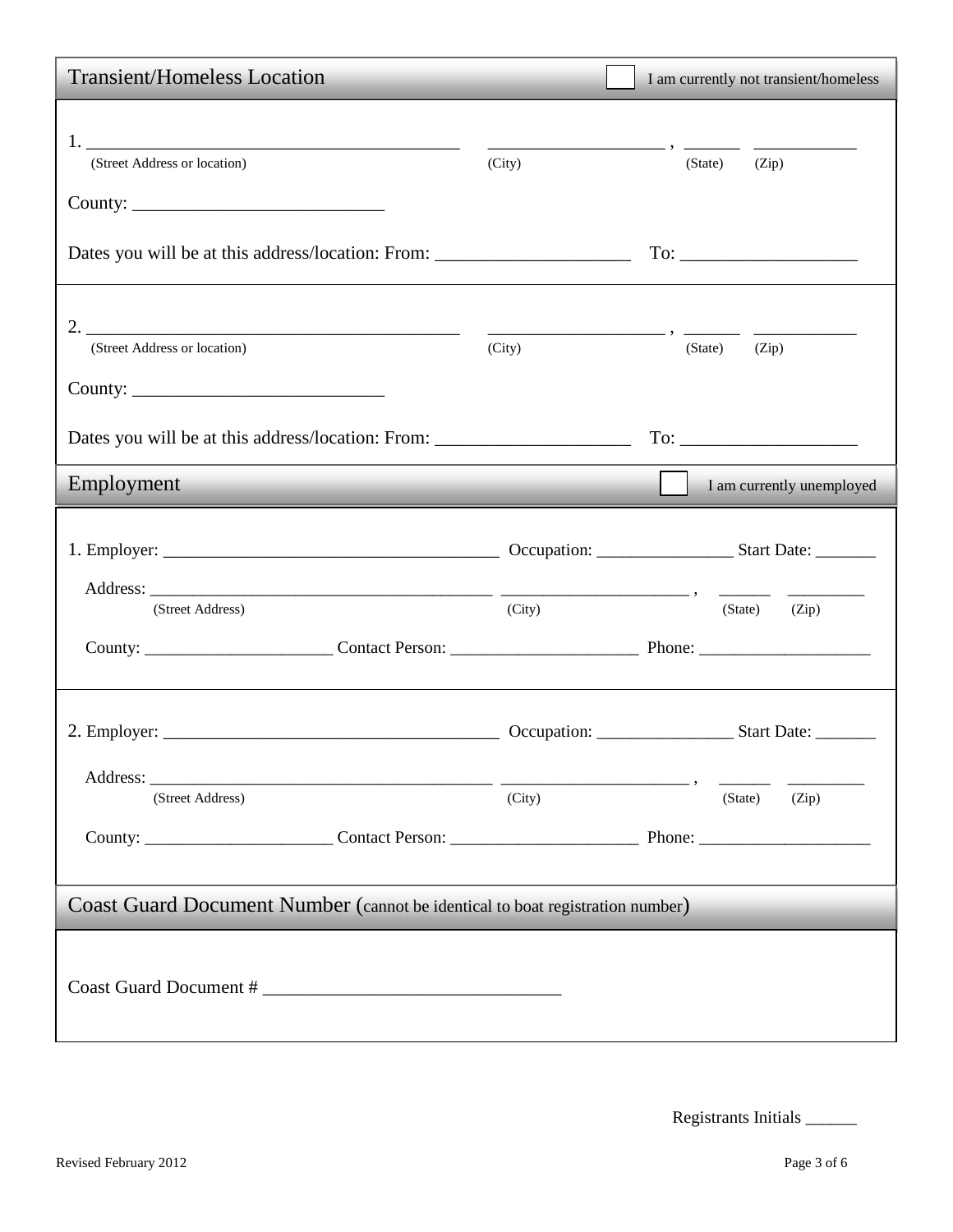| Vehicles                                                                   |                                                                  | I do NOT own or use a vehicle, trailer or mobile home |                     |
|----------------------------------------------------------------------------|------------------------------------------------------------------|-------------------------------------------------------|---------------------|
|                                                                            |                                                                  |                                                       |                     |
| (Make)<br>(Year)                                                           | (Model)                                                          | (Color/Color Scheme) (Vehicle Type)                   |                     |
| (License Tag #)<br>(State) (Vin)<br>This vehicle is:                       | NOT used as a residence                                          |                                                       | Used as a residence |
| 2.<br>(Make)<br>(Year)                                                     | (Model)                                                          | (Color/Color Scheme)                                  | (Vehicle Type)      |
| (License Tag #)<br>(State)<br>(Vin)<br>This vehicle is:                    | NOT used as a residence                                          |                                                       | Used as a residence |
| 3.<br>(Make)<br>(Year)                                                     | (Model)                                                          | (Color/Color Scheme) (Vehicle Type)                   |                     |
| (License Tag #)<br>(State)<br>(Vin)<br>This vehicle is:                    | NOT used as a residence                                          |                                                       | Used as a residence |
| <u> 1999 - Jan James James Barbara, politik eta politikaria (h. 1905).</u> |                                                                  |                                                       |                     |
| (Year)<br>(Make)                                                           | (Model)                                                          | (Color/Color Scheme)                                  | (Vehicle Type)      |
| (License Tag #)<br>(State)<br>(Vin)<br>This vehicle is:                    | NOT used as a residence                                          |                                                       | Used as a residence |
| 5.<br>(Make)<br>(Year)                                                     | (Model)                                                          | (Color/Color Scheme)                                  | (Vehicle Type)      |
| (License Tag #)<br>(State)<br>(Vin)<br>This vehicle is:                    | NOT used as a residence                                          |                                                       | Used as a residence |
| <b>Boat Information</b>                                                    |                                                                  |                                                       |                     |
| (Boat Type)<br>(Year)                                                      | (Color/Color Scheme)<br>This boat is:<br>NOT used as a residence | (Name of boat if applicable)<br>Used as a residence   |                     |
| (Registration #)                                                           |                                                                  |                                                       |                     |

Registrants Initials\_\_\_\_\_\_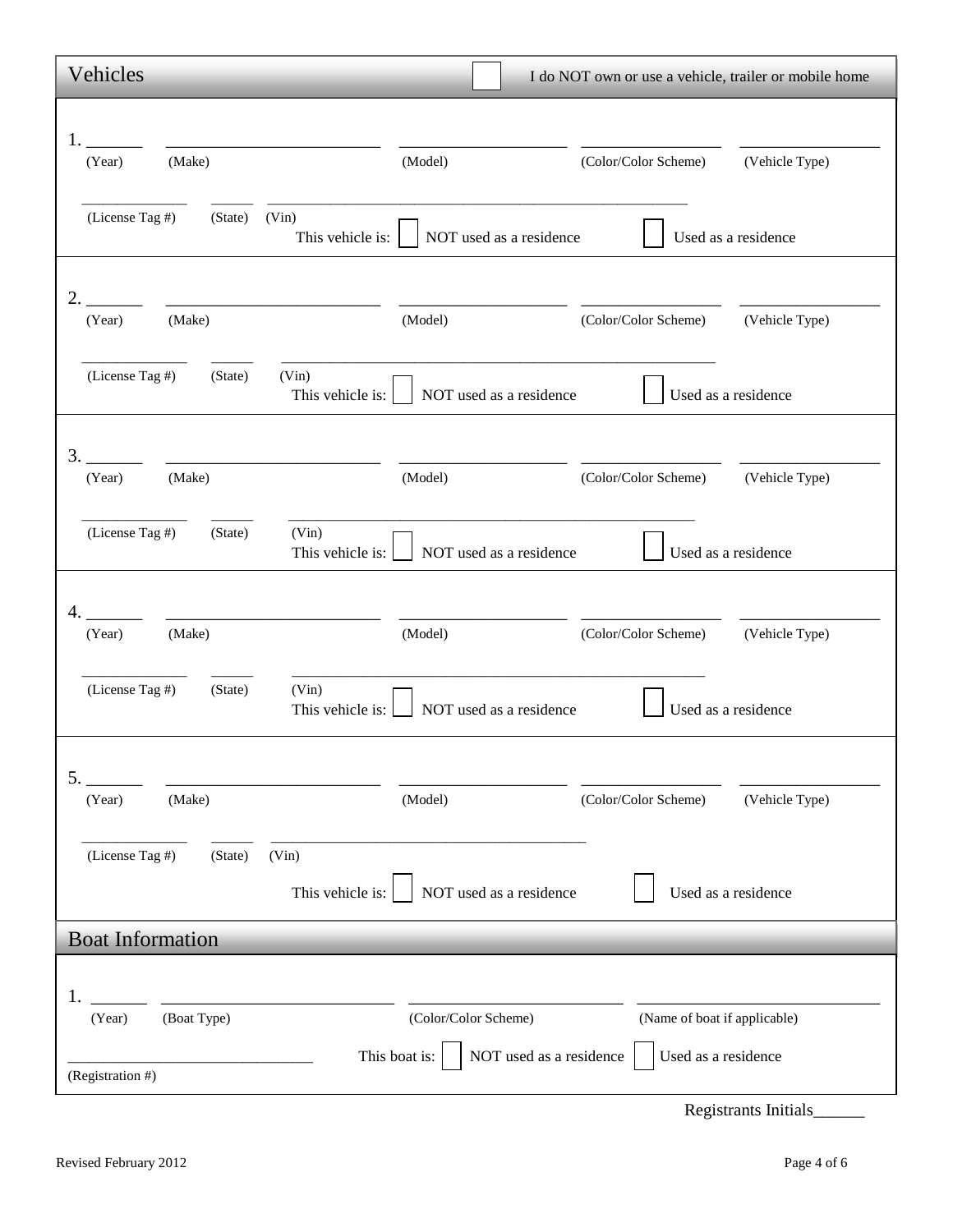| Post Secondary Education (College/Trade School):<br>I am NOT a student, employee or volunteer |                                                                                                                                                                                                                                                                                                                                                                                                                                                                        |  |  |  |
|-----------------------------------------------------------------------------------------------|------------------------------------------------------------------------------------------------------------------------------------------------------------------------------------------------------------------------------------------------------------------------------------------------------------------------------------------------------------------------------------------------------------------------------------------------------------------------|--|--|--|
| Student Employee Volunteer                                                                    | Start Date: ___________ End Date: _________                                                                                                                                                                                                                                                                                                                                                                                                                            |  |  |  |
|                                                                                               |                                                                                                                                                                                                                                                                                                                                                                                                                                                                        |  |  |  |
| (Street Address)                                                                              | (City)<br>(State)<br>(Zip)                                                                                                                                                                                                                                                                                                                                                                                                                                             |  |  |  |
|                                                                                               |                                                                                                                                                                                                                                                                                                                                                                                                                                                                        |  |  |  |
| $\Box$ Student $\Box$ Employee $\Box$ Volunteer<br>2.                                         | Start Date: _________ End Date: ________                                                                                                                                                                                                                                                                                                                                                                                                                               |  |  |  |
|                                                                                               |                                                                                                                                                                                                                                                                                                                                                                                                                                                                        |  |  |  |
| (Street Address)                                                                              | (City)<br>(State)<br>(Zip)                                                                                                                                                                                                                                                                                                                                                                                                                                             |  |  |  |
|                                                                                               |                                                                                                                                                                                                                                                                                                                                                                                                                                                                        |  |  |  |
| Electronic Communication Identifiers: As in 16-22-108(2.5)(c)                                 | I do NOT use email address, chat or blog                                                                                                                                                                                                                                                                                                                                                                                                                               |  |  |  |
| <b>Email Addresses</b>                                                                        | <b>Chat or Blog</b>                                                                                                                                                                                                                                                                                                                                                                                                                                                    |  |  |  |
|                                                                                               | Name:<br>Provider:                                                                                                                                                                                                                                                                                                                                                                                                                                                     |  |  |  |
|                                                                                               |                                                                                                                                                                                                                                                                                                                                                                                                                                                                        |  |  |  |
|                                                                                               |                                                                                                                                                                                                                                                                                                                                                                                                                                                                        |  |  |  |
|                                                                                               | $\begin{tabular}{c} 3. \hline \rule{0.3cm}{0.1cm} \rule{0.3cm}{0.1cm} \end{tabular}$                                                                                                                                                                                                                                                                                                                                                                                   |  |  |  |
|                                                                                               |                                                                                                                                                                                                                                                                                                                                                                                                                                                                        |  |  |  |
|                                                                                               | $5.$ $\overline{\phantom{a}}$ $\overline{\phantom{a}}$ $\overline{\phantom{a}}$ $\overline{\phantom{a}}$ $\overline{\phantom{a}}$ $\overline{\phantom{a}}$ $\overline{\phantom{a}}$ $\overline{\phantom{a}}$ $\overline{\phantom{a}}$ $\overline{\phantom{a}}$ $\overline{\phantom{a}}$ $\overline{\phantom{a}}$ $\overline{\phantom{a}}$ $\overline{\phantom{a}}$ $\overline{\phantom{a}}$ $\overline{\phantom{a}}$ $\overline{\phantom{a}}$ $\overline{\phantom{a}}$ |  |  |  |
|                                                                                               | $\begin{tabular}{c} 6. & \hspace{1.5cm} \textcolor{red}{\textbf{5.}} \end{tabular}$                                                                                                                                                                                                                                                                                                                                                                                    |  |  |  |
| Professional License (I.E. Commercial Driver, Contractor, Beautician)                         |                                                                                                                                                                                                                                                                                                                                                                                                                                                                        |  |  |  |
|                                                                                               |                                                                                                                                                                                                                                                                                                                                                                                                                                                                        |  |  |  |

| <b>Registrants Initials</b> |  |  |
|-----------------------------|--|--|
|-----------------------------|--|--|